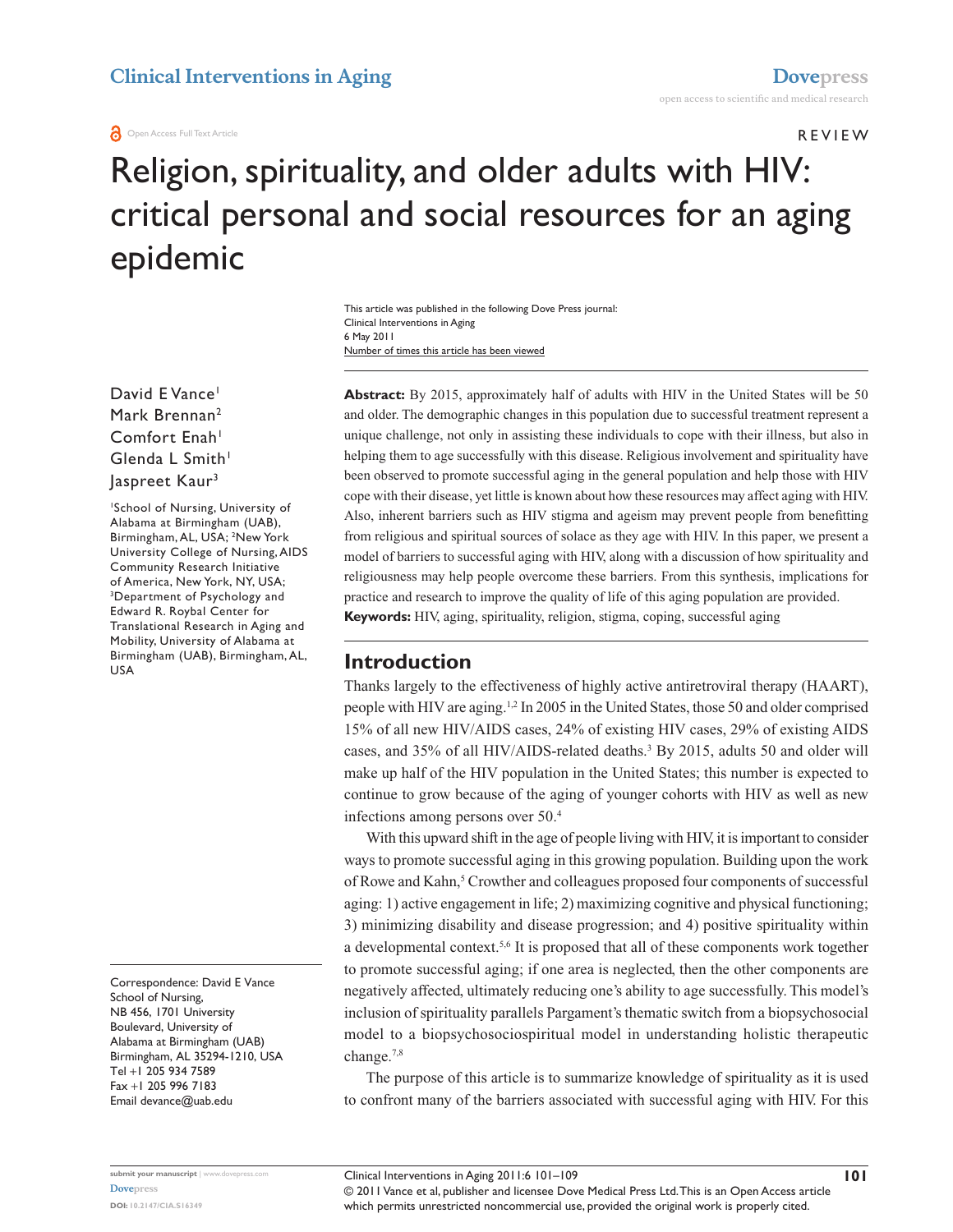review, a model of successful aging with HIV is presented as a guide. A particular focus on spiritual benefits of coping will be provided during this review and in the implications for clinical practice and research. In discussing spirituality and religion, these two concepts are related but sometimes mutually exclusive. In this article, spirituality refers to "a person's attempt to make sense of his world beyond the tangible and temporal. It strives to connect the individual with the transcendent and transpersonal elements of human existence. It might, but need not, include religion".<sup>9</sup> While religion may contribute to spirituality, it refers to an outward expression of beliefs as exhibited by behaviors, practices, and rituals which focus on a core system of doctrines, morals, and norms.9,10

# **Barriers to successful aging with HIV**

Using the four components of successful aging with HIV mentioned above,<sup>5,6</sup> barriers to each of these components are identified in the model in Figure 1. Although not exhaustive,

these represent major barriers that have been articulated in the HIV and aging literature.<sup>2,4,11,12</sup> Underlying this model are three assumptions. First, the four components necessary for successful aging in the general population also apply to those aging with a chronic disease such as HIV. Second, this model assumes that barriers to each of these components act as stressors, activating the physical, cognitive, social, and spiritual resources of successful aging available to the individual, in accordance with Folkman and Lazarus's Stress Process Model.<sup>13</sup> And third, all of these barriers are dynamic and interrelated, just as are the four components of successful aging. For example, age-related stigma and HIVrelated stigma, although independent concepts themselves are also intertwined, in that older adults with HIV may be experiencing a combination of the two.

Starting in the left hand corner of the model in Figure 1 and going clockwise, medication side effects from HAART (eg, diabetes, high cholesterol, heart disease); unhealthy lifestyle choices (eg, smoking, substance abuse); and increased multi-morbidity with HIV compromise the



**Figure 1** Barriers to and components of successful aging with HIV.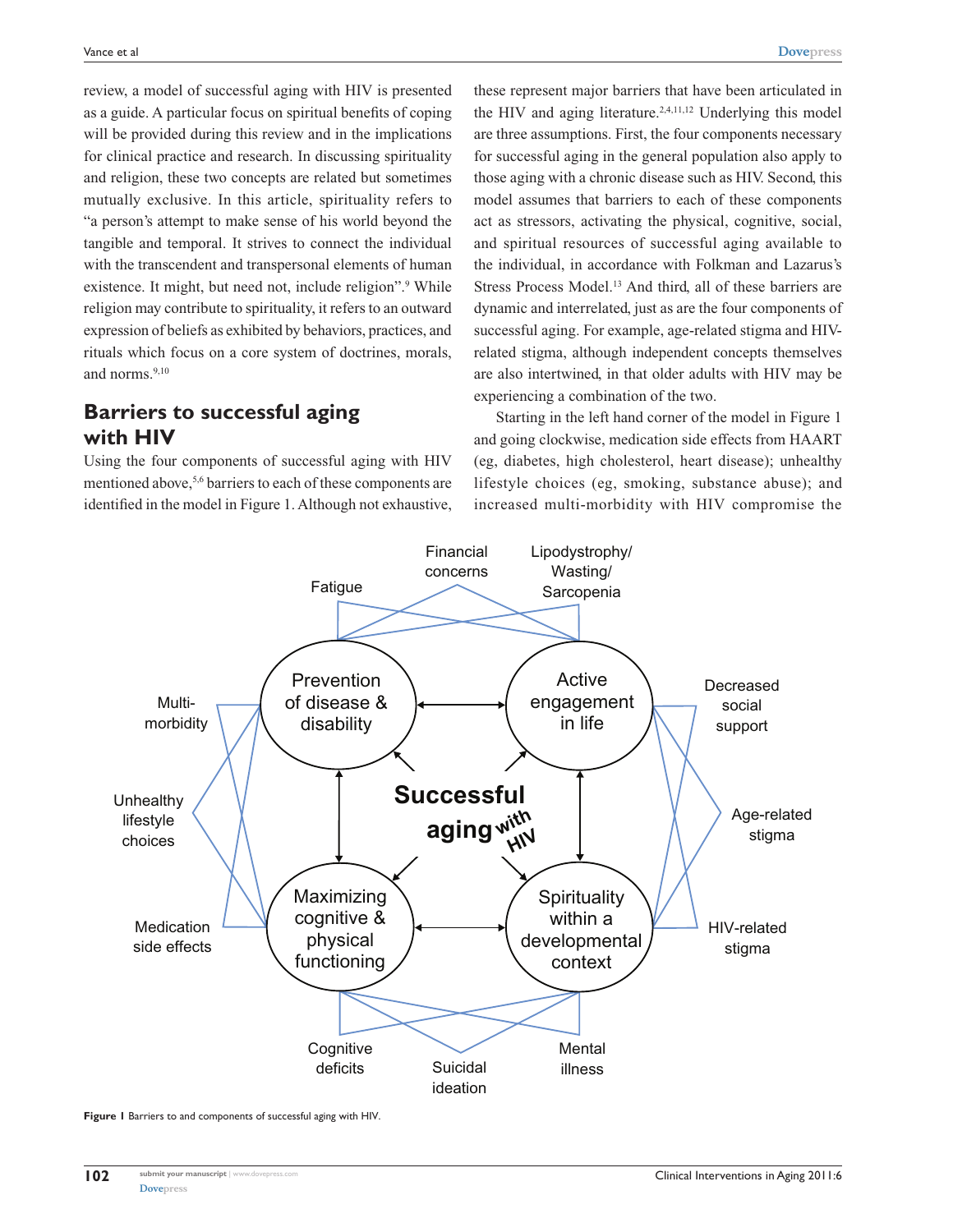components of maintaining and maximizing cognitive and physical functioning and the prevention of disease and disability.2,14 Fatigue due to medication side effects; not possessing financial means to pay for medications and other self-care needs; and lipodystrophy and decreased muscle mass (eg, wasting, sarcopenia) compromise the components of prevention of disease and disability and active engagement in life. For example, lipodystrophy in more pronounced cases can result in severe loss of subcutaneous fat in the face producing profound disfiguration, which may reduce one's inclination to socialize and actively engage in life.

Decreased social support (and increased social isolation), age-related stigma, and HIV-related stigma compromise the components of active engagement in life and spirituality within a developmental context. Studies show that 71% of older adults with HIV live alone and few (15%) reported living with a partner or spouse.<sup>15</sup> Many older adults with HIV consider emotional and instrumental support from their social networks is either unavailable or inadequate.<sup>16,17</sup> Decreased social support is closely tied to HIV stigma. HIV stigma can intensify other types of stigmas faced by many older adults, such as ageism, sexism, and racism. This may involve rejection, stereotyping, fear of contagion, violations of confidentiality, and protective silence (ie, concealing one's HIV status to avoid negative reactions from others).<sup>18</sup> Thus, many older adults with HIV withdraw socially due to HIV stigma,<sup>19,20</sup> further decreasing active engagement in life. Stigma also serve to challenge successful aging with HIV with regard to spirituality. Cotton and colleagues reported that 25% of people with HIV/AIDS are alienated from their place of worship because of HIV stigma, and 10% changed congregations because of their HIV status,<sup>21</sup> which can also contribute to poorer active engagement in life. Findings are similar among older adults with HIV, with 15% reporting attending services less frequently following their HIV diagnosis. Furthermore, less than half of these older adults disclose their HIV status to their congregations.<sup>22</sup>

Finally, mental illness (often depression and anxiety), suicidal ideation, and cognitive deficits compromise the successful aging components of "spirituality within a developmental context" and "maximizing cognitive and physical functioning". These barriers have a greater prevalence in adults with  $HIV<sub>1</sub><sup>23-25</sup>$  In a large sample  $(N = 1,478)$  of adults with HIV, approximately 40% were found to be depressed and approximately 20% were found to have an anxiety disorder.<sup>14</sup> Grov and colleagues found similar rates of major depression among older adults with HIV (39%), which was strongly related to HIV stigma and loneliness.<sup>26</sup> In one study of 113 older adults ( $>45$  years) with HIV/AIDS, 27% experienced suicidal ideation within the past week.<sup>27</sup> With regard to cognitive functioning among older adults with HIV, the evidence to date is mixed; however, there are strong indications of neuropsychological impairments in this population in certain cognitive areas such as memory, executive function, attention, and speed of processing.<sup>2,28</sup>

Certainly, such cognitive deficits, suicidal ideation, and mental health issues can exert direct negative effects on physical health as well as interfering with adherence to HIV medications (such as not remembering or being apathetic about taking medications).29,30 These cognitive deficits, suicidal ideation, and mental health concerns may be aggravated by financial concerns, multi-morbidity, and other such stressors. These stressful situations may also increase cortisol levels, exacerbate other health problems such as substance use, and compromise self-care behaviors such as sleep hygiene; all of which can lead to poor cognitive and physical functioning.24

All of these barriers represent unique yet inter-related stressors that can contribute to poor functioning in each of the four major components of successful aging. With such stressors, it is understandable why someone aging with HIV may feel particularly overwhelmed, hopeless, and abandoned – not only by society, but perhaps from their beliefs, faith, religious communities, and even by God.<sup>31</sup> Yet, despite such barriers to successful aging, many people with HIV still benefit from their religious and spiritual beliefs and actually thrive under such circumstances.

# **Spirituality of aging**

Involvement in religious and spiritual practice has been found to correspond to better health-related outcomes regardless of age.32–35 Such involvement may provide one with social support, norms for healthy behaviors, and a sense of wellbeing which promotes better overall mood.<sup>36</sup> But with advanced age, older adults have unique stressors that may compromise successful aging and are exacerbated when they are aging with HIV. Such stressors include multi-morbidity, diminished social supports, limited financial capacity, limited functional ability, and end-of-life concerns. Spirituality and religiousness can serve as buffers to life stress, by allowing individuals to interpret their life experiences in the context of their beliefs, which provide purpose and meaning in life, as well as promoting transcendence over circumstances, and bolstering feelings of inner resources and connections to others.<sup>10,36-39</sup>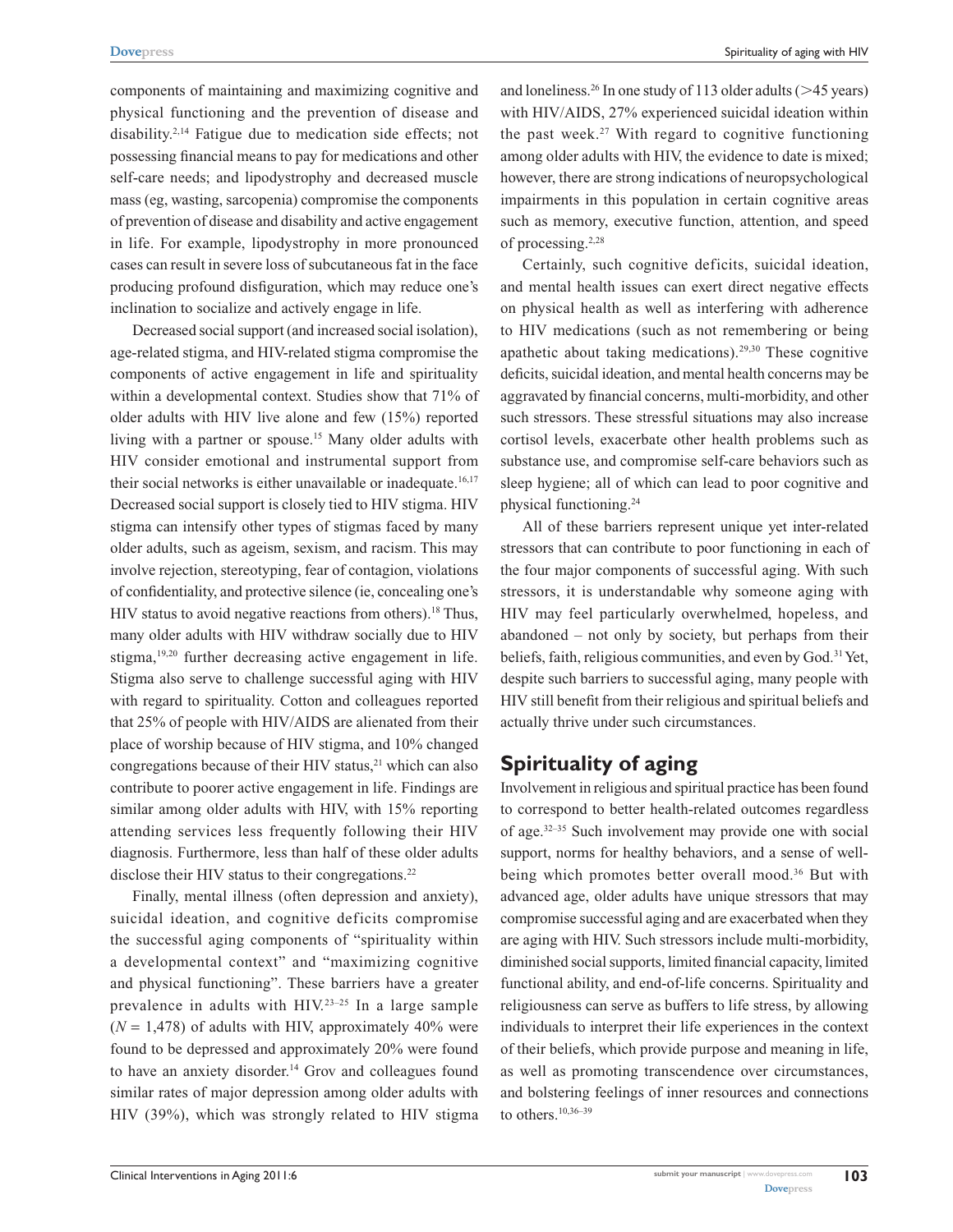As an example of such benefits, Lowry and Conco examined the role of spirituality in the lives of older adults in Appalachia.40 Using a qualitative study design, they asked participants a variety of open-ended questions about health, spirituality, and religiosity, as well as social supports. In general, these researchers found that spirituality protected these older adults from negative attitudes and declines in physical health. The primary themes that emerged included the belief that God is actively involved in their lives, God calls them to action, and God supports them at times of loss. In this study, it was clear that the participants' personal relationship with God buffered them from the negative aspects of aging by providing them solace and a sense of purpose

# **Spirituality and coping with chronic disease**

Just as in the gerontological literature, the chronic disease literature shows the biopsychosocial benefits of spirituality and religiosity in buffering one from the stressors of such diseases. Such benefits have been observed in numerous diseases including bipolar disorder, $41$  cancer, $42$  diabetes, $34$ and heart disease,<sup>35</sup> as well as other stigmatizing diseases such as visual impairment.<sup>33</sup> Such benefits have also been observed with HIV.21,43–48

Despite a history of HIV being particularly stigmatized by some religious communities, $22,49$  Lorenz and colleagues found adults with this disease had a high level (80%) of religious participation;<sup>50</sup> of those, most reported that their religion (80%) and spirituality (65%) were "somewhat" or "very" important. Brennan and colleagues found that older adults with HIV had similar rates of religious participation to other groups of older adults. Participation remained high even among those who did not disclose their HIV status to their congregation, and 47% reported receiving support from their congregations.22 In a sample of 279 adults with HIV, Ironson and colleagues found religiosity and spirituality corresponded to lower cortisol levels, increased positive health behaviors, larger social supports, hope, and improved long-term survival among older adults with HIV.<sup>51</sup> Similarly, in a sample of 450 HIV/AIDS outpatients, Szaflarski and colleagues found that nearly a third indicated feeling that their life was better now than before they were diagnosed with HIV.<sup>52</sup> Specifically, they found that a 1 SD increase in the Duke Religion Index was related to a 68.5% increase in the odds ratio that life was better. Clearly, from these studies, spirituality and religious involvement is associated with better health outcomes in adults with HIV.

Yet, religion can hinder positive biopsychosocial outcomes. In a qualitative study, Miller interviewed African American gay men with AIDS about their religious involvement.53 Some reported rejection by their church for being gay or HIV positive. In fact, some who maintained a relationship with their church reported lower self-esteem. Clearly, although religiosity and spirituality can have positive biopsychosocial outcomes, it can also be a source of stress and may negatively impact self-care behavior. In a sample of 306 adults with HIV in the southern United States, those who considered that their disease was a punishment from God were more likely to miss taking their medication and had trouble keeping their medical appointments.<sup>54</sup>

## **Spirituality of aging with HIV**

HIV presents several unique barriers to successful aging. As Figure 1 shows, older adults with HIV may be more vulnerable to a number of issues including stigma both for being older and having HIV. Yet, just as in the HIV and gerontological literatures, adults aging with HIV have also been shown to benefit from religiosity and spirituality.<sup>22,45,55</sup> Having coped with stressful experiences over the course of their lives, older adults with HIV may have the capacity to negotiate difficult situations such as barriers to successful aging due to HIV by drawing upon their repertoire of coping strategies.<sup>56</sup>

Being diagnosed with HIV is a life event that may serve as a catalyst for growth and maturity. Many adults aging with HIV report that they grew spiritually from being diagnosed with HIV. In a sample of 50 adults with HIV, Vance found that 72% of older adults with HIV indicated that their spirituality changed as a result of being diagnosed;<sup>31</sup> likewise, 44% considered HIV to be a blessing in that it helped them to dig into their spirituality and forced them to confront issues of health, self-care, and God's purpose for their lives. Others have found that spirituality and religiosity do increase with a diagnosis of a disease. Sodestrom and Martinson found a similar effect to Vance's finding, with 88% of cancer patients finding meaning in their illness through their beliefs and faith.57 Other studies examining spirituality in adults with HIV have found that spirituality levels are higher in older adults with HIV than younger adults with HIV;<sup>50,58</sup> however, some studies do not detect such differences.<sup>45</sup> Other research finds that levels of spirituality among older adults with HIV were the same or higher compared to other adults coping with chronic illness.44 These findings regarding the importance of spiritual and religious resources among older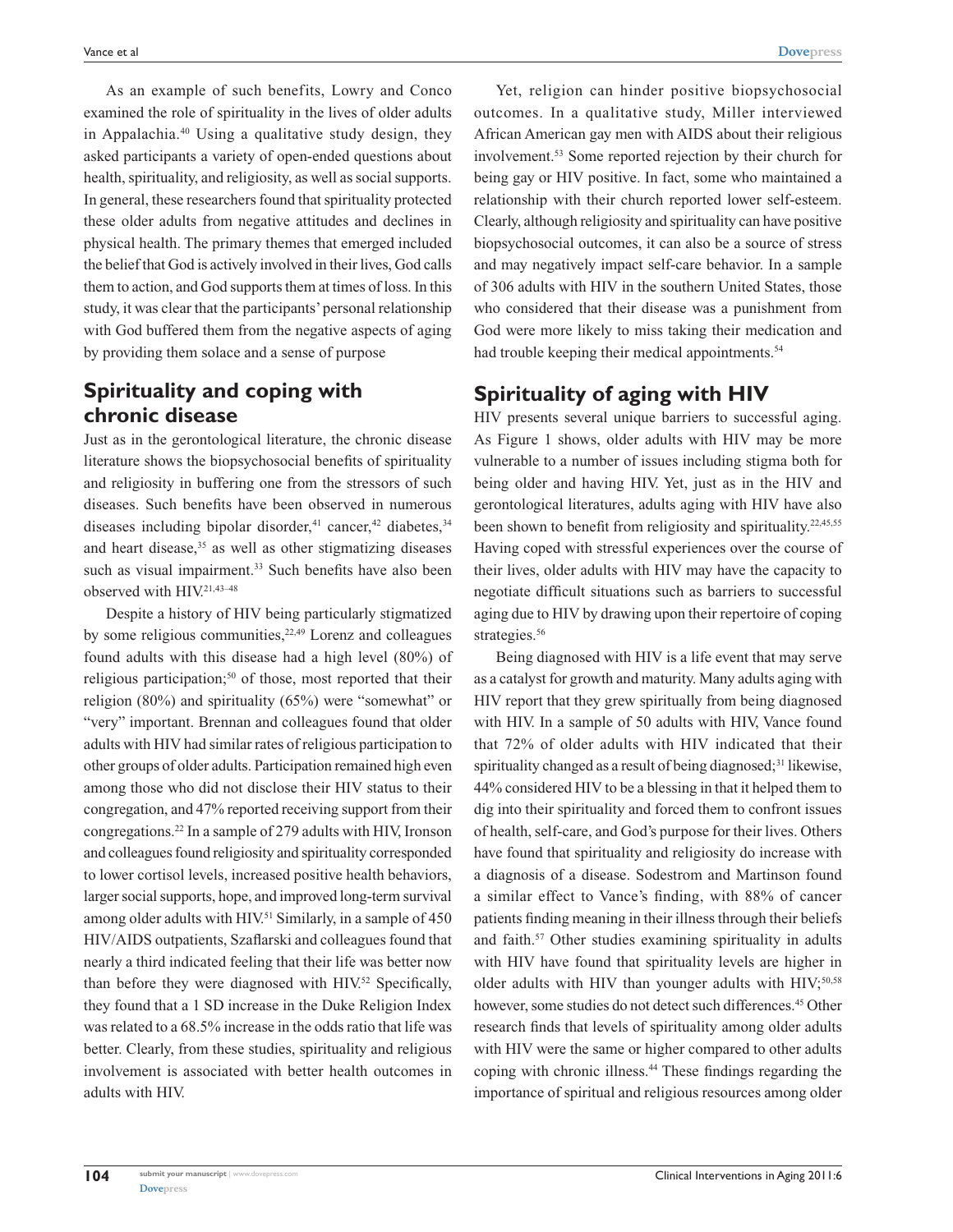adults with HIV suggest that one could facilitate successful aging with HIV through spiritually-based interventions and practice modalities.

## **Implications for practice**

Health professionals working with older adults with HIV need to assess the role of spirituality and religiosity and make an effort to include their findings in the management of the disease. Given the evidence that spirituality is a major component of successful aging with HIV (Figure 1), ignoring this important aspect of successful aging could contribute to poorer health outcomes. Older adults with HIV could benefit from a more comprehensive approach to disease management that incorporates their level of spirituality and religiosity, as well as appropriate referrals for those who need counseling in these and related areas of their lives. Such counseling may be of value to many with HIV as they confront and cope with issues of intimacy, fear, guilt, anger, and confusion over the disease.59 During counseling, religious and spiritual issues will undoubtedly emerge. Some issues may stem from anger at religious institutions for their particular views on HIV or homosexuality. Others may focus on broader spiritual issues including end-of-life concerns such as "Will I go to heaven?"; while others may be concerned about more basic questions such as "Does God still love me?"

Traditionally, secular counseling has steered away from incorporating matters of faith and spirituality into the psychodynamic setting; too often this is considered the sole domain of clergy and spiritual counselors.<sup>60</sup> In the secular domain, Freud and others often considered the concept of God as a father image to be a form of wish fulfillment; in such a capacity, patients may not be able to work through deep personal issues due to adherence to strict religious doctrines or mores that limit personal growth. However, Freud and others also noted that religion and spirituality can serve as a catalyst for working through issues and promote coping, growth, and transcendence.<sup>61,62</sup> Yet religion and spirituality can be treacherous psychological waters to navigate with some therapists suggesting that instead of drowning in such unpredictable and uncharted rapids, it is better to walk on the banks of reason and logic.

Likewise, spiritual and religious counseling has traditionally steered away from secular techniques, leaving the treatment of severe mental illnesses such as schizophrenia, bipolar disorder, and other more serious conditions to the medical community and maintaining their focus on faith-based approaches. But over the past few decades, spiritual and religious counseling has adopted more secular counseling techniques; this can be observed in training programs for clergy that incorporate more psychology classes and greater emphasis on the medical model.<sup>60</sup> Similarly, secular counseling has acknowledged the importance of the spiritual and religious lives of patients and has recognized that spiritual and religious thoughts and imagery are a rich source of personal information. $60,63$ 

Given that 85%–90% of those in the United States report believing in God or a higher power and that some 71.5% actually pray once a week, $64$  ignoring matters of faith and spirituality is tantamount to ignoring the proverbial "elephant in the living room". Clearly, religious and spiritual experiences are just as important to people as the objective circumstances of their lives. In fact, Gallup poll (cited by Foster)<sup>65</sup> found that 66% of those in the United States reported that they would prefer to go to a counselor with spiritual beliefs and values if they were seeking a mental health professional. Others have also come to the realization that it is valuable to incorporate the spiritual in counseling.

For example, the well-known 12-step program, originally developed to address alcoholism, incorporates several concepts of God or a higher power to help resolve personal conflicts and provide a guide for living. In the first step of the 12 steps, it states "We admitted we were powerless over alcohol – that our lives had become unmanageable".66 In this statement, alcohol can be substituted with any other recurrent problem whether it is unforgiveness, depression, a life-changing mistake, or even HIV. In fact, Potik suggested translating the 12-step program, normally used in alcohol and other addiction counseling, to other life situations such as adapting to a chronic disease.<sup>62</sup> As Potik explains, these 12 steps can be used flexibly to help recover from a number of issues. The principles of the 12-step program can be used to help with a number of spiritual issues and emotions that are consistent and debilitating, whether the problem is fear of HIV, guilt over how one acquired HIV, regret over the life one could have had without HIV, or anger over how one has been treated due to one's HIV status.

As seen in the literature on the spirituality of aging and HIV, issues of fear, guilt, regret, and anger are recurrent themes; such emotions can be powerful, crippling, and stymie one's ability to move forward and live one's life fully. Clinging to such toxic emotions can be likened to addiction in that it can destroy relationships, prevent one from maintaining or forming relationships, and even lead to other addictions such as alcohol to escape such feelings of despair.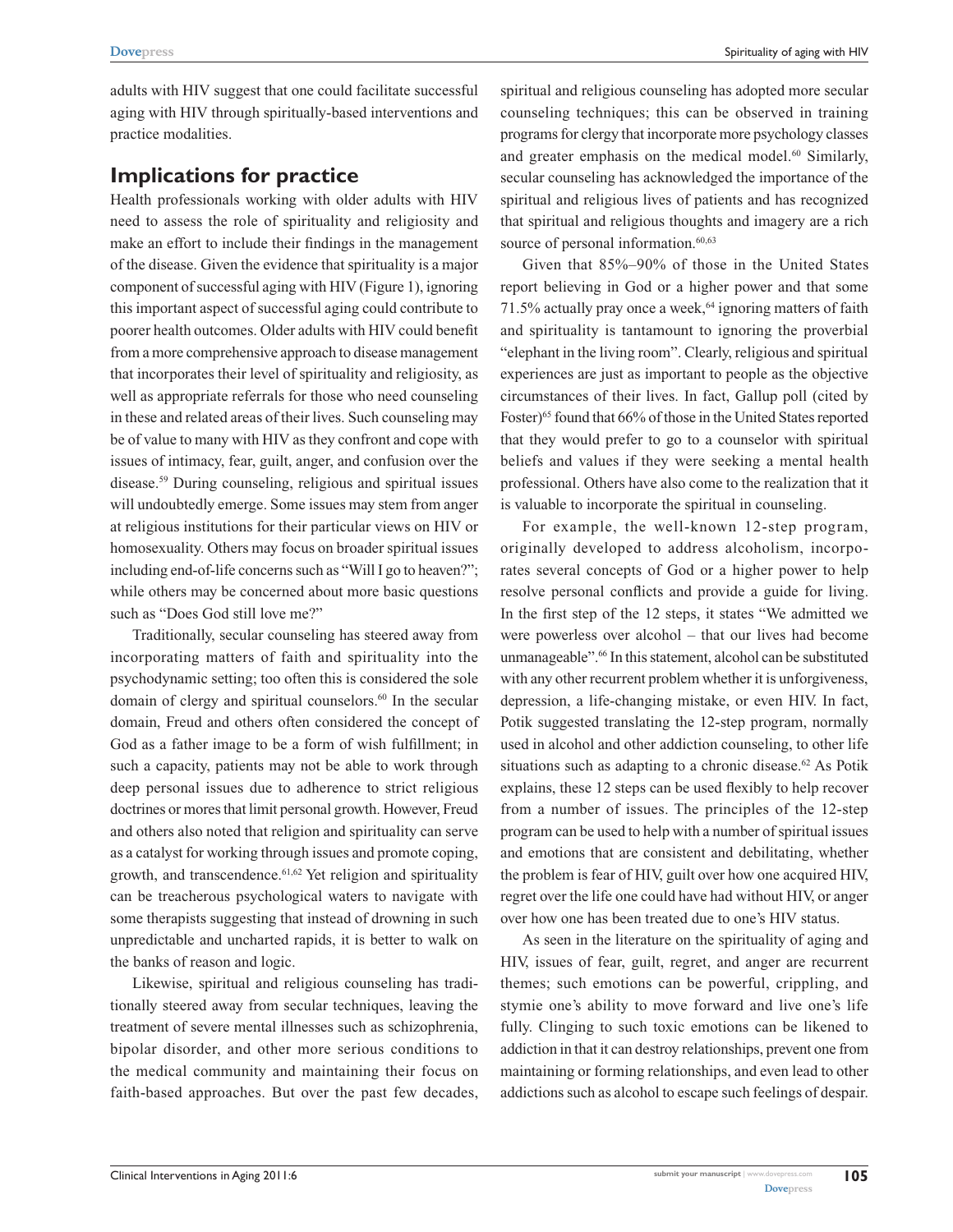Such emotions also represent feelings of powerlessness as addressed in step one of the 12-step program – and could be articulated as "we are powerless over HIV". In acknowledging this powerlessness, Potik explains that this is not "giving up" but rather it is a form of "acceptance". By admitting such powerlessness, one opens up to a greater power beyond one's own capability – whatever one's nomenclature. This subsequently leads to step 2 – "Came to believe that a Power greater than ourselves could restore us to sanity". By such a fundamental reliance on this power, one opens up to the possibility that one can be made whole again. Although it is beyond the scope of this article to explore the other 10 steps, it is clear that the steps gradually build on each other to help one to acknowledge weaknesses, take inventory of strengths, and to maximize one's ability to live the best one can, one day at a time. Such steps would appear to be valid mechanisms for coping with the powerlessness and unpredictability of being diagnosed and aging with a life-threatening chronic illness such as HIV.

### **Implications for research**

For researchers studying the management of chronic illnesses like HIV, religious and spiritual resources represent a fascinating, meaningful, and beneficial way of optimizing health-related outcomes. The few research areas presented in this article focus on the development of hardiness and resilience, spirituality across groups, and the change of attitudes about HIV among communities of faith.

Since the concept of hardiness parallels aspects of spirituality, Vance, Struzick, and Masten proposed a daily cognitive-behavioral approach that employs exercises for developing characteristics of hardiness.<sup>55</sup> In this cognitivebehavioral program, a client aging with HIV may be experiencing anxiety and depression. So the therapist would help the client identify sources and icons of optimism and strength. Such sources could be inspirational songs, television shows, movies, books, poems, mantras, prayers, and art. The key to identifying such sources is that they must be personally and intensely meaningful to the client; often, these are very spiritual in nature. By identifying such salient sources, they can be woven into a cognitive-behavioral program to be used by the client on a daily basis. Examples of such structured features of the program may include the following instructions: 1) "Before getting out of bed each day, meditate for at least a few minutes about how you are going to take care of yourself so you can take care of your friends and family", 2) "Repeat the following mantra every time you ride the elevator at work – 'It is fine to fall, and even better to rise again,'" 3) "Enjoy positive media such as Star Trek, Robin Williams, and gospel music", and 4) "When you go to bed, write in your journal the two most positive things that have happened to you today". Obviously, such an approach would include spiritual and/or religious activities, be more detailed and descriptive, and contain behaviorally-objective goals to ensure that the target behaviors occur in order to change thoughts and behaviors to facilitate a hardy attitude. By developing a more hardy and proactive attitude, one should be better adjusted psychologically and spiritually to deal with some of the barriers to successful aging with HIV.

A similar approach has also been studied in a group intervention to help adults with HIV. Tarakeshwar, Pearce, and Sikkema created an eight-session group intervention to address issues specific to  $HIV;^{67}$  a focus on spirituality was included. Using a pre-post experimental design in this pilot study, researchers found that after completing this intervention, participants reported having more positive spiritual coping skills and feeling less depressed.

Spirituality may also support cognitive functioning in older adults with HIV. Many adults with HIV have been observed to suffer from subclinical cognitive deficits; there are concerns that with advancing age that such deficits will become more profound.2 Since HIV is also associated with depression and anxiety, such negative affect has also been shown to negatively impact cognitive functioning.<sup>2</sup> Thus, interventions that reduce such negative affect may actually improve cognitive functioning.24 Promoting spirituality as a coping resource may help reduce such negative affect and subsequently help promote successful cognitive aging in this population. Also, certain spiritual practices, such as meditation or attending religious meetings, have been shown to be stimulating cognitive exercises in their own right. In this sense, spiritual practices support the cognitive component of successful aging as well.68 Despite these connections in the literature, a more systematic evaluation of how spirituality can affect successful cognitive aging with HIV needs to be evaluated.

Despite such interventions that employ aspects of spirituality and religious coping, evidence suggests that different groups of people may derive differential benefits from spirituality and religious involvement. In a series of studies, Vance and colleagues<sup>69</sup> surveyed 421 adults with HIV from across Alabama. A structural equation model was constructed that examined the effects of years since diagnosis with HIV, age, and education on the mediating role of religious activity on three biopsychosocial outcomes (ie, health status, social support, and mood). In the overall sample, older participants engaged in more religious activities, and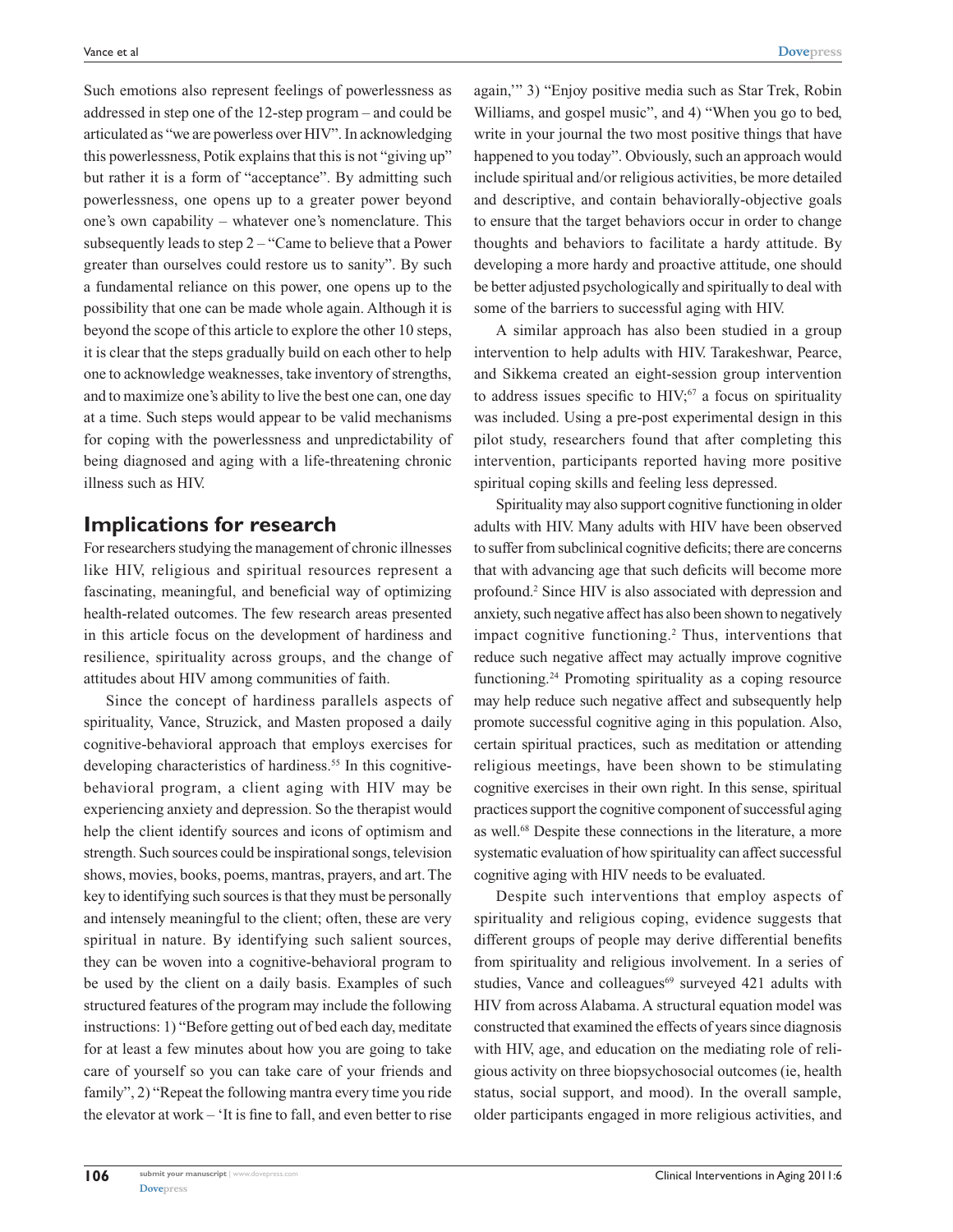engagement in such activities was predictive of greater perceived social support. However, when the same structural equation model was examined for different subgroups in the sample (ie, men, women, African Americans, Caucasians, homosexuals, heterosexuals); women, African Americans, and homosexuals seemed to benefit more from such religious activities.70–73 However, these results are in contrast with other findings. In a study of older adults without HIV, McFarland73 found that men tended to receive more mental health benefits from religious involvement than women. Why such differential benefits occur is not clear. More research into this area is needed.

Finally, as already mentioned, religion and spirituality has not always been a source of solace or strength for many with HIV. Historically, at the beginning of the epidemic especially, several religious enclaves denounced those with HIV, offering recrimination to "immoral" behaviors such as intravenous drug use, homosexuality, and sex outside of marriage. These bombastic views were internalized for some with the disease. In their sample of 90 adults with AIDS, Kaldjian, Jekel, and Friedland found that 17% of adults with AIDS reported that their disease was a punishment from God.74 Such guilt and self-denigration can obviously hinder mental health.75 Brennan and colleagues report that stigma is a major factor in the failure of older adults with HIV to access support from their religious congregations, noting that many fear rejection due to moral judgments because of their seropositive status.<sup>22</sup> Over time, with more education and knowledge about HIV, such harsh views may have softened in some religious communities as well as in society overall. Whether this change in societal attitudes has increased access to religious and spiritual sources of solace and support among older adults with HIV remains unknown.

### **Conclusion**

Successful aging with HIV is possible; however, studies indicate several potential obstacles such as decreased social support, with many lacking intimate relationships; increased multi-morbidity; and potential financial difficulties from years of being unable to work and prepare for retirement.<sup>2</sup> These factors can be a source of regret, depression, and anger. Fortunately, religious and spiritual resources represent a source of coping for many, with the caveat of being able to access such resources without the barriers of stigma and moral recrimination. It is important for mental health professionals, both religious and secular, to recognize that many of their clients with HIV are aging within a spiritual context; a context that may be turbulent or serene based upon their personal history and spiritual interpretation of their lives. Social support from a religious or spiritual body of like-minded people could certainly help some older adults with HIV. Still, mental health professionals will need to be creative in helping the older client with HIV to embrace their powerlessness over the disease itself in order to tap into inner strengths, become hardy, and age successfully.

#### **Disclosure**

The authors report no conflicts of interest in this work.

#### **References**

- 1. Mack K, Ory M. AIDS and older Americans at the end of the Twentieth Century. *JAIDS*. 2003;33(2):S68–S75.
- 2. Vance DE. Aging with HIV: Bringing the latest research to bear in providing care. *Am J Nurs*. 2010;110(3):42–47.
- 3. Centers for Disease Control and Prevention. *HIV/AIDS among persons aged 50 and older: CDC HIV/AIDS facts*. Washington, DC: US Department of Health and Human Services; 2008.
- 4. Kirk JB, Goetz MB. Human immunodeficiency virus in an aging population, a complication of success. *J Am Geriatr Soc*. 2009;57(11): 2129–2138.
- 5. Rowe JW, Kahn RL. Successful aging. *Gerontologist*. 1997;37: 433–440.
- 6. Crowther MR, Parker MW, Achenbaum WA, Larimore WL, Koenig HG. Rowe and Kahn's model of successful aging revisited: Positive spirituality – the forgotten factor. *Gerontologist*. 2002;42(5): 613–620.
- 7. Pargament KI. *Spiritually integrated psychotherapy: Understanding and addressing the sacred*. New York, NY: The Guilford Press; 2007.
- 8. Sulmasy D. A biopsychosocial-spiritual model for the care of patients at the end of life. *The Gerontologist*. 2002;42(Spec No 3):24–33.
- 9. Bienefeld D, Yager J. Issues of spirituality and religion in psychotherapy supervision. *Isr J Psychiatry Relat Sc*. 2007;44(3):178–186.
- 10. Koenig HG. Religion and aging. *Rev Clin Gerontol*. 1993;3:195–203.
- 11. Vance DE, Robinson PF. Reconciling successful aging with HIV: A biopsychosocial overview. *J HIV AIDS Soc Serv*. 2004;3(1):59–78.
- 12. Vance DE, Woodley RA. Strengths and distress in adults who are aging with HIV: A pilot study. *Psychol Rep*. 2005;96(2):383–386.
- 13. Folkman S, Lazarus RS. *Stress, appraisal and coping*. New York, NY: Springer; 1984:181–221.
- 14. Vance DE, Mugavero M, Willig J, Raper JL, Saag MS. Aging with HIV: A cross-sectional study of comorbidity prevalence and clinical characteristics across decades of life. *J Assoc Nurse AIDS Care*. 2011; 22(1):17–25.
- 15. Karpiak SE, Brennan M. The emerging population of older adults with HIV and introduction to the ROAH study. In: Brennan M, Karpiak SE, Shippy RA, Cantor MH, editors. *Older adults with HIV: An in-depth examination of an emerging population*. New York: Nova Science Publishers; 2009:1–12.
- 16. Cantor MH, Brennan M, Karpiak SE. The social support networks of older adults with HIV. In: Brennan M, Karpiak SE, Shippy RA, Cantor MH, editors. *Older adults with HIV: An in-depth examination of an emerging population*. New York: Nova Science Publishers; 2009:61–74.
- 17. Shippy RA, Karpiak SE. The aging HIV/AIDS population: Fragile social networks. *Aging Ment Health*. 2005;9(3):146–154.
- 18. Brennan M, Karpiak SE. Stigma and psychological distress among older adults with HIV: The mediating role of spirituality. In: C. Agaibi and M. Brennan (Chairs), Spirituality: An Essential Component of Resilience Despite Personal Loss or Terminal Illness. Symposium presented at the 117th Annual Convention of the American Psychological Association; 2009 Aug; Toronto, Canada.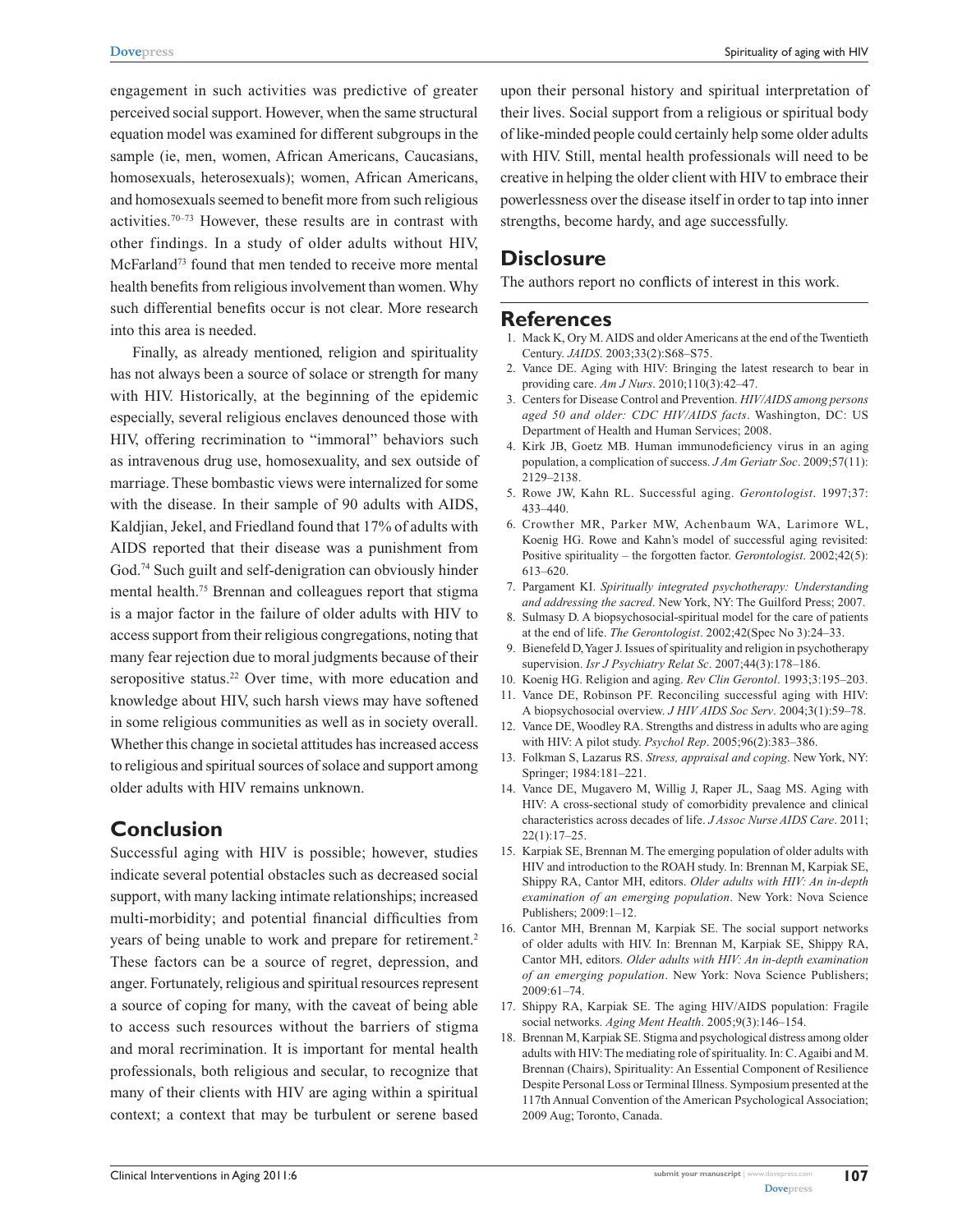- 19. Emlet CA. "You're awfully old to have this disease": Experiences of stigma and ageism in adults 50 years and older living with HIV/AIDS. *Gerontologist*. 2006;46(6):781–790.
- 20. Nichols JE, Speer DC, Watson BJ, et al. *Aging with HIV: Psychological, social, and health issues*. San Diego, CA: Academic Press; 2002.
- 21. Cotton S, Puchalski C, Sherman S, et al. Spirituality and religion in patients with HIV/AIDS. *J Gen Intern Med*. 2006;21 Suppl 5: S5–S13.
- 22. Brennan M, Strauss SM, Karpiak SE. Religious congregations and the growing needs of older adults with HIV. *J Relig Spiritual Aging*. 2010; 22(4):307–328.
- 23. Vance DE. Self-rated emotional health in adults with and without HIV. *Psychol Rep*. 2006;98(1):106–108.
- 24. Vance DE, Ross J, Moneyham L, Farr K, Fordham P. A model of cognitive decline and suicidal ideation in adults aging with HIV. *J Neurosci Nurs*. 2010;42(3):150–163.
- 25. Whetten K, Reif SS, Napravnik S, et al. Substance abuse and symptoms of mental illness among HIV-positive persons in the Southeast. *South Med J*. 2005;98(1):9–14.
- 26. Grov C, Golub SA, Parsons JT, Brennan M, Karpiak SE. Loneliness and HIV-related stigma explain depression among older HIV-positive adults. *AIDS Care*. 2010;16:1–10.
- 27. Kalichman SC, Heckman T, Kochman A, Sikkema K, Bergholte J. Depression and thoughts of suicide among middle-aged and older persons living with HIV-AIDS. *Psychiat Serv*. 2000;51(7):903–907.
- 28. Hardy D, Vance D. The neuropsychology of HIV/AIDS in older adults. *Neuropsychol Rev*. 2009;19(2):263–272.
- 29. Applebaum A, Brennan M. Mental health and depression. In: Brennan M, Karpiak SE, Shippy RA, Cantor MH, editors. *Older adults with HIV: An in-depth examination of an emerging population,* New York: Nova Science Publishers; 2009:27–34.
- 30. Hinkin CH, Hardy DJ, Mason KI, et al. Medication adherence in HIVinfected adults: Effects of patient age, cognitive status, and substance use. *AIDS*. 2004;18 Suppl 1:S19–S26.
- 31. Vance DE. Spirituality of living and aging with HIV: A pilot study. *J Relig Spiritual Aging*. 2006;19(1):57–74.
- 32. Ferraro KF, Albrecht-Jensen CM. Does religion influence adult health? *J Sci Study Relig*. 1991;30(2):193–202.
- 33. Brennan M. Spirituality and religiousness predict adaptation to vision loss among middle-age and older adults. *Int J Psychol Relig*. 2004; 14(3):193–214.
- 34. Newlin K, Melkus GD, Tappen R, Chyun D, Koenig HG. Relationships of religion and spirituality to glycemic control in Black women with type 2 diabetes. *Nurs Res*. 2008;57(5):331–339.
- 35. Beery TA, Baas LS, Fowler C, Allen G. Spirituality in persons with heart failure. *J Holist Nurs*. 2002;20(1):5–25.
- 36. Mitchell J, Weatherly D. Beyond church attendance: Religiosity and mental health among rural older adults. *J Cross Cult Gerontol*. 2000; 15(1):37–54.
- 37. Brennan M. Spirituality and psychosocial development in middle-age and older adults with vision loss. *J Adult Dev*. 2002;9(1):31–46.
- 38. Koenig HG, George LK, Titus P. Religion, spirituality, and health in medically ill hospitalized older patients. *J Am Geriatr Soc*. 2004;52(4): 554–562.
- 39. Wink P, Dillon M. Religiousness, spirituality, and psychosocial functioning in late adulthood: Findings from a longitudinal study. *Psychol Aging*. 2003;18(4):916–924.
- 40. Lowry LW, Conco D. Exploring the meaning of spirituality with aging adults in Appalachia. *J Holist Nurs*. 2002;20(4):388–402.
- 41. Mitchell L, Romans S. Spiritual beliefs in bipolar affective disorder: Their relevance for illness management. *J Affect Disorders*. 2003;75(3): 247–257.
- 42. Fryback PB, Reinert BR. Spirituality and people with potentially fatal diagnoses. *Nurs Forum*. 1999;34(1):13–22.
- 43. Brennan M. Older men living with HIV: The importance of spirituality. *Generations*. 2008;32(1):54–61.
- 44. Brennan M. Religiousness and spirituality. In: Brennan M, Karpiak SE, Shippy RA, Cantor MH, editors. *Older adults with HIV: An in-depth examination of an emerging population*. New York: Nova Science Publishers; 2009:87–96.
- 45. Cuevas JE, Vance DE, Viamonte SM, Lee SK, South JL. A comparison of spirituality and religiousness in older and younger adults with and without HIV. *J Spir Ment Health*. 2010;12:273–287. Doi:10.1080/ 19349637.2010.518828.
- 46. Dalmida SG. Spirituality, mental health, physical health, and healthrelated quality of life among women with HIV/AIDS: Integrating spirituality into mental health care. *Issues Ment Health Nurs*. 2006;27: 185–198.
- 47. Ironson G, Stuetzle R, Fletcher MA. An increase in religiousness/ spirituality occurs after HIV diagnosis and predicts slower disease progression over 4 years in people with HIV. *J Gen Intern Med*. 2006; 21 Suppl 5:S62–S68.
- 48. Tarkeshwar N, Khan N, Sikkema KJ. A relationship-based framework of spirituality for individuals. *AIDS Behav*. 2006;10(1):59–70.
- 49. Crawford I, Allison KW, Robinson WL, Hughes D, Samaryk M. Attitudes of African-American Baptist ministers towards AIDS. *J Community Psychol*. 1992;20:304–308.
- 50. Lorenz KA, Hays RD, Shapiro MF, Cleary PD, Asch SM, Wenger NS. Religiousness and spirituality among HIV-infected Americans. *J Palliat Med*. 2005;8(4):774–781.
- 51. Ironson G, Solomon GF, Balbin EG, et al. The Ironson-Woods Spirituality/Religiousness Index is associated with long survival, health behaviors, less distress, and low cortisol in people with HIV/AIDS. *Ann Behav Med*. 2002;24(1):34–48.
- 52. Szaflarski M, Ritchey PN, Leonard AC, et al. Modeling the effects of spirituality/religion on patients' perceptions of living with HIV/AIDS. *J Gen Intern Med*. 2006;21:S28–S38.
- 53. Miller RL. Legacy denied: African American gay men, AIDS, and the black church. *Soc Work*. 2007;52(1):51–61.
- 54. Parsons SK, Cruise PL, Davenport WM, Jones V. Religious beliefs, practices, and treatment adherence among individuals with HIV in the southern United States. *AIDS Patient Care STDS*. 2006;20(2):97–111.
- 55. Vance DE, Struzick TC, Masten J. Hardiness, successful aging, and HIV: Implications for social work. *J Gerontol Soc Work*. 2008;51(3–4): 260–283.
- 56. Brennan M, Cardinali G. The use of pre-existing and novel coping strategies in adapting to age-related vision loss. *Gerontologist*. 2000; 40(3):327–334.
- 57. Sodestrom K, Martinson IM. Patients' spiritual coping strategies: A study of nurse and patient perspectives. *Oncol Nurs Forum*. 1987; 14(2):41–46.
- 58. World Health Organization. WHOQOL-HIV for quality of life assessment among people living with HIV and AIDS: Results from the field test. *AIDS Care*. 2004;16:882–889.
- 59. Holt JL, Houg BL, Romano JL. Spiritual wellness for clients with HIV/AIDS: Review of counseling issues. *J Couns Dev*. 1999;77(2): 160–170.
- 60. Close RE. Ethical considerations in counselor-clergy collaboration. *J Spir Ment Health*. 2010;12(4):242–254.
- 61. Corey G. *Theory and practice of counseling and psychotherapy*. 4th ed. Pacific Grove, CA: Brooks/Cole Publishing Company; 1991
- 62. Potik D. In loving God's spirit: Integrating the 12-step program into psychoanalytic psychotherapy. *J Spir Ment Health*. 2010;12(4):255–272.
- 63. Egan G. *The skilled helper: A systematic approach to effective helping*. 3rd ed. Pacific Grove, CA: Brooks/Cole Publishing Company; 1986.
- 64. Bader C, Dougherty K, Froese P, et al. *American piety in the 21st Century: New insights to the depth and complexity of religion in the US*. Waco, TX: Baylor University; 2006.
- 65. Foster G. 2009 Dec. For the record: The Foster Report. *Christian Counseling Connection*; 15.
- 66. Alcoholics Anonymous. *Alcoholics Anonymous*. 4th ed. New York, NY: Alcoholics Anonymous World Services, Inc; 2001.